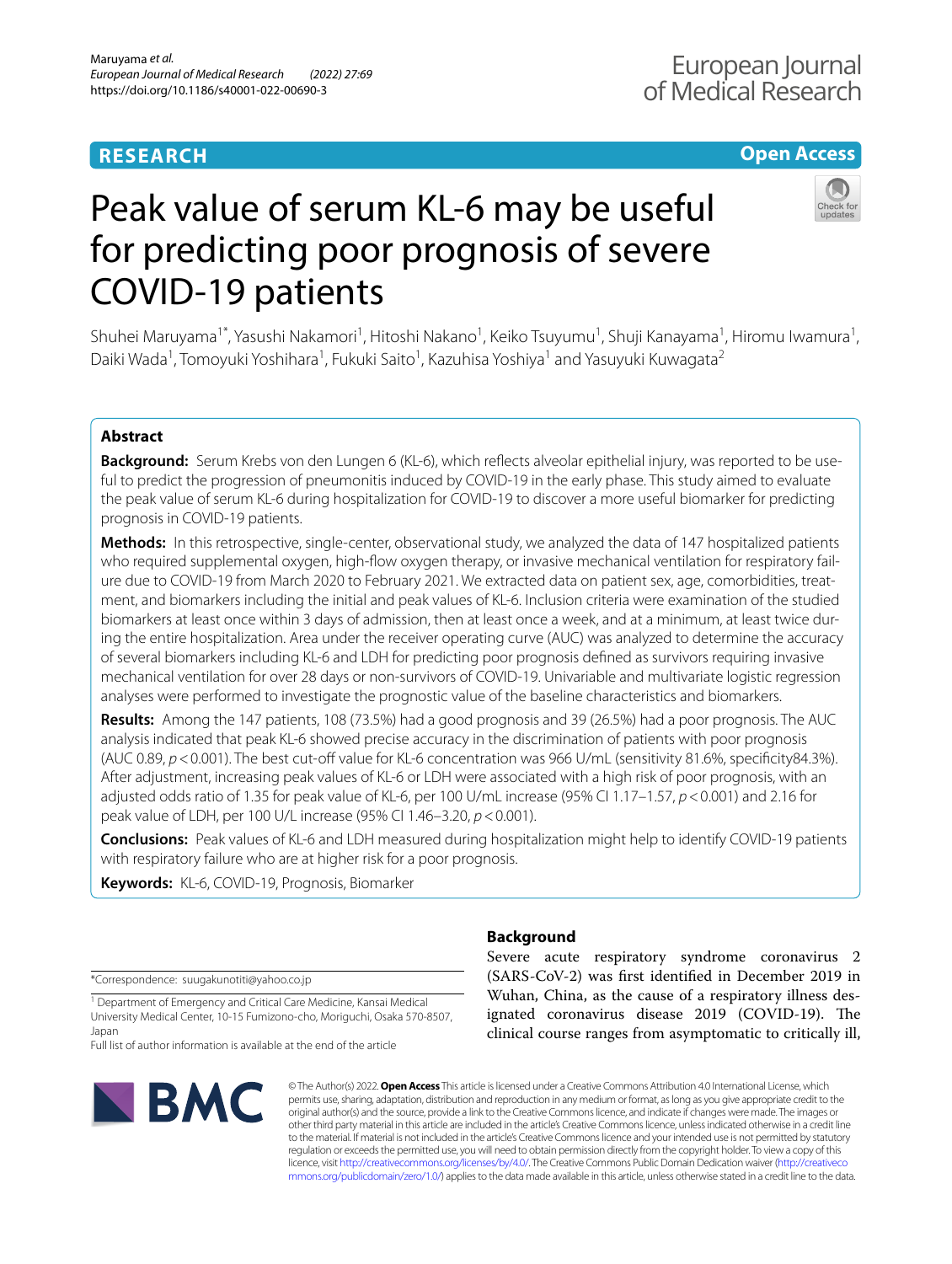and approximately 5–20% of patients with COVID-19 develop severe pneumonitis, with some progressing to life-threatening respiratory failure, acute respiratory distress syndrome (ARDS), multiple organ failure, and various pathological conditions [\[1](#page-8-0)[–5](#page-9-0)].

Krebs von den Lungen 6 (KL-6) is a high-molecularweight mucin-like glycoprotein produced by type II pneumocytes and bronchial epithelial cells in the healthy lung [\[6](#page-9-1)]. Most attention has been focused on KL-6 as a diagnostic and prognostic tool in ARDS, interstitial lung diseases, hypersensitivity pneumonitis, and collagen vascular disease-associated interstitial pneumonitis [\[7](#page-9-2)[–9](#page-9-3)]. Previous studies have shown that the expression of KL-6 protein correlates with altered alveolar capillary permeability, suggesting a link between high serum levels of KL-6 and alveolar epithelial barrier dysfunction, and the subsequent onset of ARDS  $[7, 10-12]$  $[7, 10-12]$  $[7, 10-12]$  $[7, 10-12]$ . Thus, even in pneumonitis induced by COVID-19, serum KL-6 levels might be useful for determining prognosis and evaluation of therapeutic response. Several studies have reported that elevated serum level of KL-6 in patients in the early phase of COVID-19 could predict risk stratifcation in COVID-19 and progression to severe disease including the development of pulmonary fbrotic sequelae and death [[13](#page-9-6)[–16](#page-9-7)]. However, these studies involved a small number of patients.

We speculated that presence of an elevated serum level of KL-6 after hospitalization might be more meaningful than that in the early phase for the prognosis of lung injury and life expectancy when the response to treatment was not good. However, no articles have reported targets for serum KL-6 either in the early period or for the entire period of hospitalization in patients with severe COVID-19.

As well, lactate dehydrogenase (LDH), a non-specifc cytotoxic marker, has been used for the evaluation of various lung diseases such as interstitial lung disease and ARDS. A previous study reported that LDH levels measured at the earliest time point in hospitalization were associated with poor prognosis even in COVID-19 patients [[17\]](#page-9-8).

Thus, the aim of our study was to investigate whether the peak values of serum biomarkers including KL-6 and LDH during hospitalization were useful indicators to predict poor outcome in COVID-19 patients with severe pneumonitis who either required respiratory support for over 28 days or died.

#### **Methods**

# **Study scheme**

This was a retrospective, single-center, observational study. In total, 249 consecutive patients who were diagnosed as having COVID-19 confrmed by polymerase chain reaction test for SARS-CoV-2 from sputum or nasopharyngeal swab and who were hospitalized in the Department of Emergency and Critical Care Medicine, Kansai Medical University Medical Center, Osaka, Japan, between March 2020 and February 2021 were potentially eligible for the study. The inclusion criteria were the requirement of supplemental oxygen, high-fow oxygen therapy, or invasive mechanical ventilation (IMV) and to have the studied biomarkers examined at least once within 3 days of admission, then at least once a week, and at a minimum, at least twice during the entire hospitalization. In principle, KL-6 was measured once a week, but if the attending physician decided that additional tests were needed, we performed them as appropriate. The exclusion criteria were no requirement for supplemental oxygen and not meeting the above-mentioned examination frequency. After application of the exclusion criteria, 147 patients were selected. We defned the survivors who required supplemental oxygen, high-flow oxygen therapy, or IMV for less than 28 days as having a good prognosis and the survivors requiring IMV for over 28 days and the non-survivors as having a poor prognosis. Because the outcome in this study was decided at discharge and some patients were transferred to secondary care hospitals, we could not obtain a fnal long-term prognosis, e.g., longterm hospitalization or death after transfer. For this reason, the poor prognosis group included the survivors who required IMV for over 28 days. Clinical outcomes were monitored up to March 31, 2021. Because of the anonymous nature of the data, the requirement for informed consent was waived. Study approval was obtained from the institutional review board of Kansai Medical University Medical Center (Approval No.: 2021007).

#### **Data collection**

We collected and analyzed physical examination, medical history, hematological, and biochemical data, treatments, and period of hospitalization as obtained from the electronic medical records of the patients with SARS-CoV-2 infection. Data collected at admission included sex, age, race, Sequential Organ Failure Assessment (SOFA) score at baseline, body mass index, smoking history, comorbidities (hypertension, diabetes mellitus, hyperlipidemia, cardiovascular disease, chronic obstructive pulmonary disease, chronic renal disease, previous cancer, autoimmune disease, and steroid use), received treatment (antiviral drugs, immunomodulatory drugs, and anticoagulant drugs), received organ support therapy (supplemental oxygen or high-fow oxygen therapy, IMV, and hemodialysis), days from onset to admission and to IMV, number of hospital days, and outcome (discharge, transfer to another hospital, and death). The value of each biomarker obtained within the frst 3 days after admission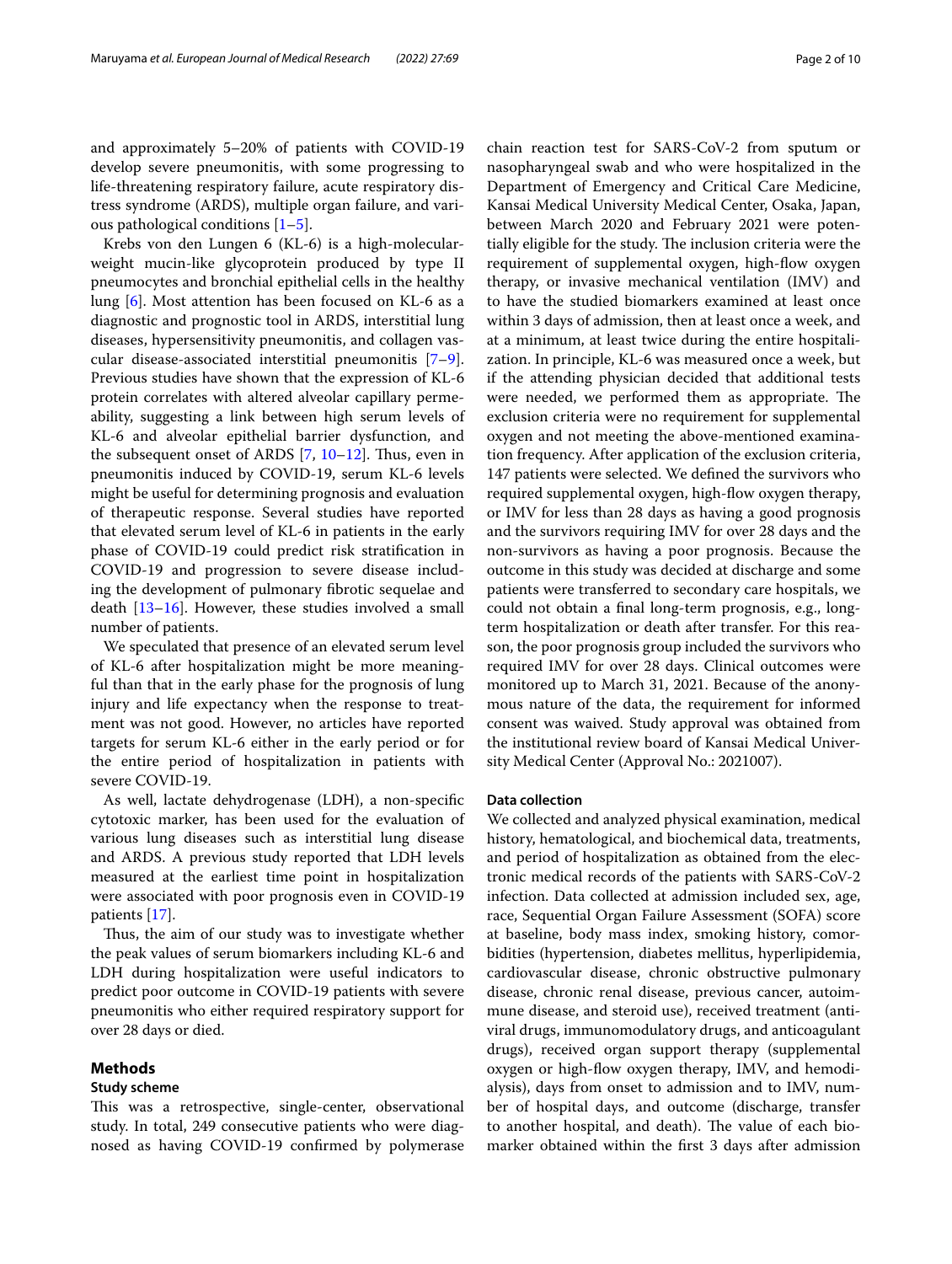

<span id="page-2-0"></span>was defned as the initial value, and we collected initial values for serum KL-6, LDH, D-dimer, ferritin, procalcitonin, C-reactive protein, and blood cell analysis factors (white blood cell and lymphocyte counts). The highest value of each biomarker obtained over the total hospital stay was defned as the peak value, and we collected the peak values for serum KL-6, LDH, D-dimer, and ferritin. Serum levels of KL-6, LDH, ferritin, and D-dimer were measured by latex-enhanced immunoturbidimetry using a Nanopia KL-6 reagent kit (Sekisui Medical Co., Ltd., Tokyo, Japan), IFCC method using a lactate dehydrogenase kit (FUJIFILM Wako Pure Chemical Co., Ltd., Osaka, Japan), latex-enhanced immunoturbidimetry using a FER-latex X2 SEIKEN CN kit (Denka Co., Ltd., Tokyo, Japan), and a LIASAUTO D-dimer NEO reagent kit (Sysmex Co., Ltd., Hyogo, Japan), respectively.

# **Treatment protocol for COVID‑19**

As the basic treatment strategy, IMV was conducted for the patients with COVID-19 who required either supplemental oxygen at  $5$  L/min or more or high-flow oxygen therapy to maintain their  $SpO<sub>2</sub>$  at a minimum of 93%. All patients were administered an antiviral drug and immunomodulator drug. A rest lung strategy of high positive end expiratory pressure and low tidal volume was performed along with prone position therapy for 16 h a day. We did not administer continuous muscle relaxants. Antiviral therapy included either remdesivir or favipiravir. We basically administered remdesivir intravenously at a 200-mg loading dose on day 1, followed by a 100-mg maintenance dose administered daily on days 2 through 5. Patients with an estimated glomerular fltration rate of <30 mL/min were administered favipiravir orally, instead of remdesivir, at a 3600-mg loading dose on day 1, followed by a 1800-mg maintenance dose administered daily on days 2 through 10. All patients enrolled in this study received methylprednisolone and tocilizumab. Methylprednisolone was administered intravenously at 125 mg on days 1 through 3 and at 40 mg on days 4 through 10, but steroid pulse therapy (methylprednisolone intravenously at 250 or 500 mg per day for 3 days) was only administered as needed. Tocilizumab was administered intravenously at 8 mg/kg on day 1.

# **Statistical analysis**

To investigate the relationship between the biomarkers and outcome, we performed several analyses. We studied the relationship between the basal serum levels of the biomarkers and outcome frst, that between the serum peak levels of KL-6, LDH, D-dimer, and ferritin, and outcome second, and fnally, that between the serum levels of the biomarkers including KL-6 and outcome. We used the Mann–Whitney *U* test to compare the median values of the continuous variables and Fisher's exact test to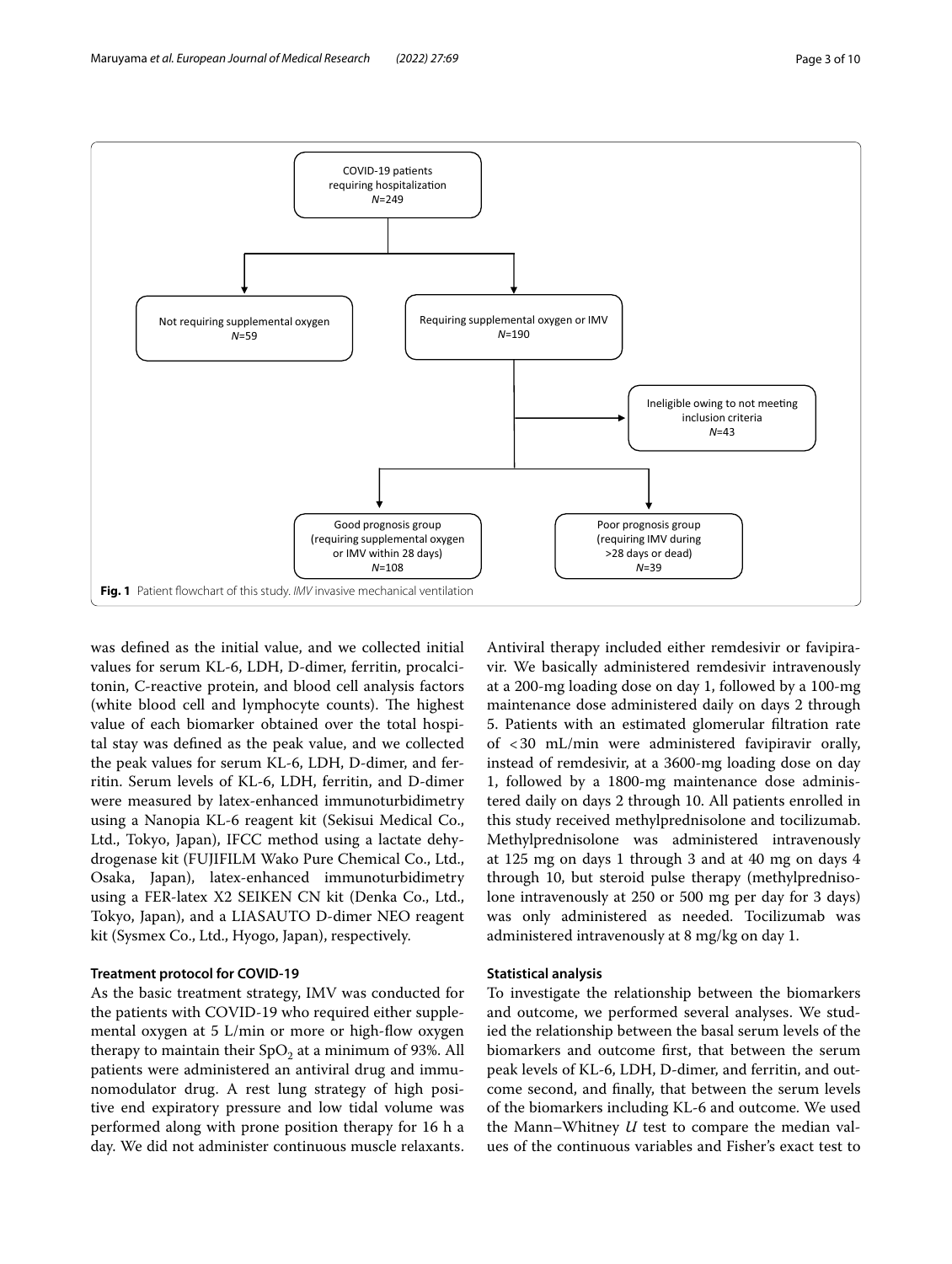| <b>Characteristics</b>                       | <b>Total</b><br>$N = 147$ | Good prognosis group<br>$N = 108$ | Poor prognosis group<br>$N = 39$ | P value |
|----------------------------------------------|---------------------------|-----------------------------------|----------------------------------|---------|
| Men, N                                       | 105 (71%)                 | 78 (72%)                          | 27 (69%)                         | 0.84    |
| Age (years)                                  | 73 [61-79]                | 69 [57-77]                        | 79 [71-84]                       | < 0.001 |
| Asian, N                                     | 147 (100%)                | 108 (100%)                        | 39 (100%)                        |         |
| SOFA score at admission                      | $5[3-8]$                  | $4[3-7]$                          | $7[6-11]$                        | < 0.001 |
| Body mass index (kg/m <sup>2</sup> )         | 23.3 [21.3-25.7]          | 23.5 [21.5-26.2]                  | 22.9 [20.3-25.3]                 | 0.58    |
| Smoking history, N                           |                           |                                   |                                  |         |
| None                                         | 48 (33%)                  | 37 (34%)                          | 11 (28%)                         |         |
| Past                                         | 65 (44%)                  | 44 (41%)                          | 21 (54%)                         |         |
| Current                                      | 12 (8.2%)                 | 11 (10%)                          | $1(2.6\%)$                       | 0.18    |
| Comorbidities, N                             |                           |                                   |                                  |         |
| Hypertension                                 | 83 (57%)                  | 61 (57%)                          | 22 (56%)                         | > 0.99  |
| Diabetes mellitus                            | 58 (40%)                  | 37 (34%)                          | 21 (54%)                         | 0.037   |
| Hyperlipidemia                               | 49 (33%)                  | 33 (31%)                          | 16 (41%)                         | 0.24    |
| Cardiovascular disease                       | 30 (20%)                  | 20 (19%)                          | 10 (26%)                         | 0.36    |
| COPD                                         | 17 (12%)                  | 10 (9.3%)                         | 7 (18%)                          | 0.15    |
| <b>CKD</b>                                   | 30 (20%)                  | 18 (17%)                          | 12 (31%)                         | 0.068   |
| Previous cancer                              | 20 (14%)                  | 14 (13%)                          | 6 (15%)                          | 0.79    |
| Autoimmune disease                           | $9(6.1\%)$                | $6(5.6\%)$                        | 3(7.7%)                          | 0.70    |
| Steroid user                                 | 5(3.4%)                   | $2(1.9\%)$                        | 3(7.7%)                          | 0.12    |
| Treatment, N                                 |                           |                                   |                                  |         |
| Favipiravir                                  | 70 (51%)                  | 48 (44%)                          | 22 (56%)                         | 0.26    |
| Remdesivir                                   | 88 (60%)                  | 66 (61%)                          | 22 (56%)                         | 0.70    |
| Glucocorticoids                              | 141 (96%)                 | 103 (95%)                         | 38 (97%)                         | > 0.99  |
| Tocilizumab                                  | 115 (78%)                 | 82 (76%)                          | 33 (85%)                         | 0.37    |
| Nafamostat                                   | 114 (78%)                 | 81 (75%)                          | 33 (85%)                         | 0.27    |
| Unfractionated heparin                       | 115 (78%)                 | 80 (74%)                          | 35 (90%)                         | 0.044   |
| Organ support therapy                        |                           |                                   |                                  |         |
| Supplemental oxygen or high-<br>flow therapy | 39 (28%)                  | 41 (38%)                          | $0(0\%)$                         | < 0.001 |
| <b>IMV</b>                                   | 105 (71%)                 | 67 (62%)                          | 38 (97%)                         | < 0.001 |
| Hemodialysis                                 | 30 (20%)                  | 11 (10%)                          | 19 (49%)                         | < 0.001 |
| Time (days)                                  |                           |                                   |                                  |         |
| Onset to admission                           | $7[4-9]$                  | $7[4-9]$                          | $7[3-9]$                         | 0.65    |
| Onset to IMV                                 | $8[6 - 10]$               | $8[6 - 10]$                       | $8[6 - 10]$                      | 0.67    |
| Hospital day                                 | 16 [9-27]                 | 14 [8-22]                         | 25 [15-35]                       | < 0.001 |
| Outcome, N                                   |                           |                                   |                                  |         |
| Discharge                                    | 27 (18%)                  | 27 (25%)                          | $0(0\%)$                         |         |
| Transfer to hospital                         | 86 (59%)                  | 79 (73%)                          | 7 (18%)                          |         |
| Death                                        | 34 (23%)                  | 2(2%)                             | 32 (82%)                         |         |
| Number of KL-6 values                        |                           |                                   |                                  |         |
| $\overline{2}$                               | 15 (10%)                  | 13 (12%)                          | 2(5%)                            |         |
| 3                                            | 8 (5%)                    | 8 (7%)                            | $0(0\%)$                         |         |
| $\geq$ 4                                     | 121 (82%)                 | 84 (78%)                          | 37 (95%)                         |         |
| Median                                       | 13                        | 10 <sup>°</sup>                   | $20\,$                           |         |

# <span id="page-3-0"></span>**Table 1** Baseline characteristics, treatments during hospitalization, and outcome

Good prognosis group included patients requiring oxygen or IMV within 28 days. Poor prognosis group included patients requiring IMV over 28 days or who were discharged to death

Data are expressed as *N* (%) or median (1st IQR-3rd IQR). *p* values were calculated with the Mann–Whitney *U* test or Fisher test as appropriate

*SOFA* sequential organ failure assessment, *COPD* chronic obstructive pulmonary disease, *CKD* chronic kidney disease, *IMV* invasive mechanical ventilation, *KL-6* Krebs von den Lungen-6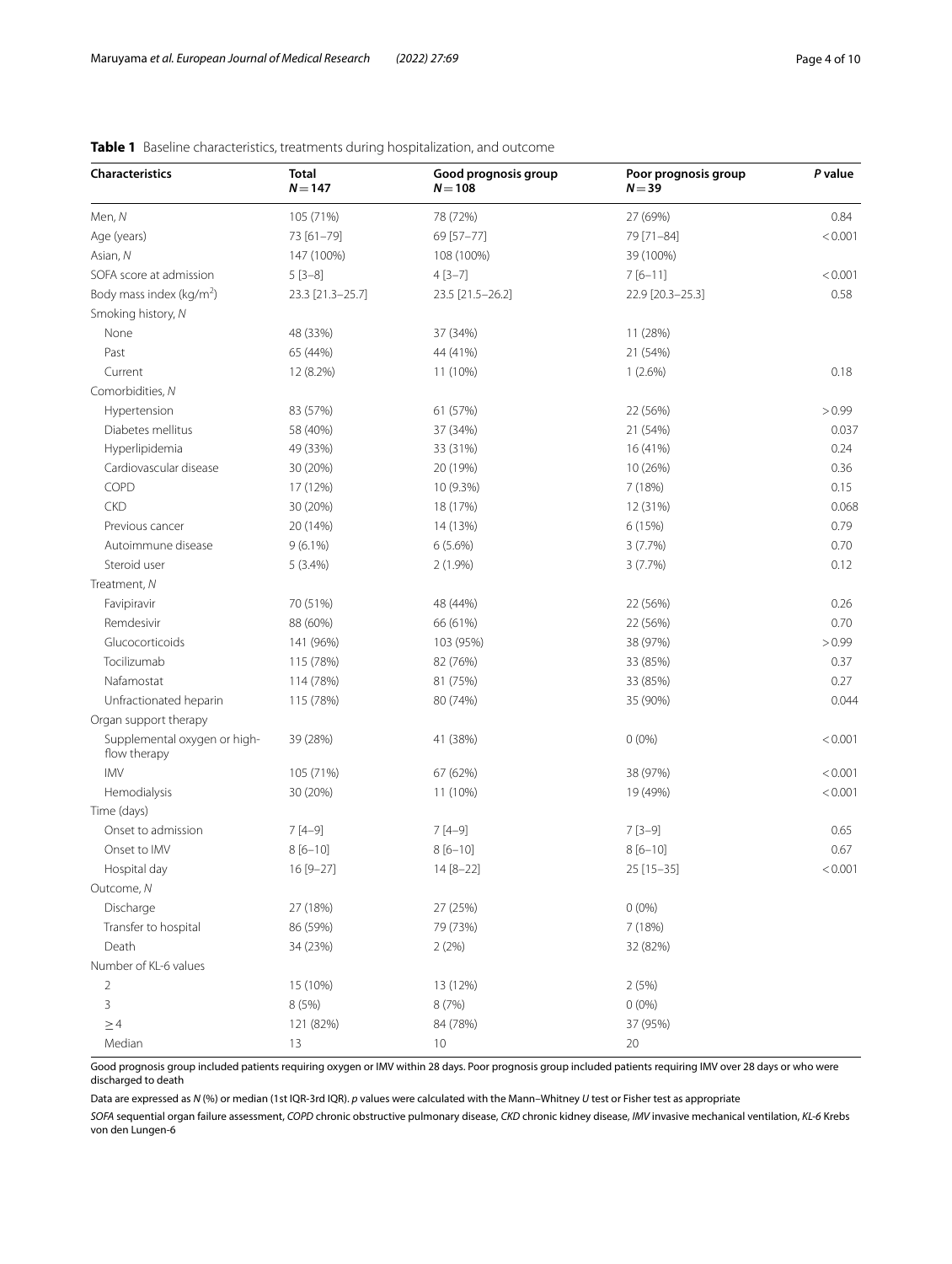|                 | Total<br>$N = 147$ | Good prognosis<br>$N=108$ | Poor prognosis<br>$N = 39$ | p value |
|-----------------|--------------------|---------------------------|----------------------------|---------|
| Initial value   |                    |                           |                            |         |
| KL-6, U/mL      | 356 [238-539]      | 317 [227-473]             | 477 [304-712]              | < 0.001 |
| LDH, U/L        | 359 [293-495]      | 349 [267-465]             | 453 [318-583]              | 0.009   |
| D-dimer, ng/mL  | $1.5$ [0.7-3.3]    | $1.3$ [0.5-3.0]           | $2.7$ [1.4-5.5]            | 0.004   |
| Ferritin, ng/mL | 666 [424-1283]     | 707 [425-1219]            | 610 [422-1589]             | 0.82    |
| PCT, ng/mL      | $0.18$ [0.09-0.41] | $0.16$ [0.08-0.38]        | $0.22$ [0.13-0.58]         | 0.13    |
| CRP, mg/dL      | $8.4$ [4.7-15.6]   | $9.2$ [5.1-15.5]          | $6.8$ [2.9-17.5]           | 0.20    |
| WBC, /µL        | 7700 [5200-10700]  | 7700 [5300-10400]         | 7700 [4300-12200]          | 0.69    |
| Lymphocyte, /µL | 683 [375-964]      | 673 [380-948]             | 684 [362-998]              | 0.98    |
| Peak value      |                    |                           |                            |         |
| KL-6, U/mL      | 709 [406-1165]     | 497 [355-826]             | 1472 [1137-2139]           | < 0.001 |
| LDH, U/L        | 493 [345-668]      | 415 [328-533]             | 755 [628-1155]             | < 0.001 |
| D-dimer, ng/mL  | $9.8$ [3.8-30.6]   | $6.8$ [2.8-20.2]          | 30.7 [11.5-44.3]           | < 0.001 |
| Ferritin, ng/mL | 911 [536-1580]     | 862 [475-1428]            | 1147 [635-2104]            | 0.021   |

<span id="page-4-0"></span>

| Table 2 Laboratory findings of COVID-19 patients in the good and poor prognosis groups |  |  |
|----------------------------------------------------------------------------------------|--|--|
|----------------------------------------------------------------------------------------|--|--|

tients requiring supplemental oxygen or invasive mechanical ventilation within 28 days. Poor prognosis group included patients requiring invasive ventilation over 28 days or who were discharged to death

Initial value was defned the frst value obtained within the 3rd day of hospitalization; peak value was defned the peak value during the entire hospitalization

Data are expressed as median (1st IQR-3rd IQR). *p* Values were calculated with the Mann–Whitney *U* test

*KL-6* Krebs von den Lungen 6, *LDH* lactate dehydrogenase, *PCT* procalcitonin, *CRP* C-reactive protein, *WBC* white blood cell count

compare the proportions of categorical variables between the groups. During the period from 8 to 28 days after onset, each of the KL-6 and LDH levels that were measured in the good prognosis group and poor prognosis group were analyzed using the Mann–Whitney *U* test. Receiver operating characteristics (ROC) curves were plotted for the poor prognosis group. The accuracy of each variable was assessed by calculating the area under the curve (AUC), the best cut-off value, and the sensitivity and specifcity. Additionally, to identify variables associated with the poor prognosis group, we built univariate regression models. Clinically relevant variables signifcantly associated with the poor prognosis group (*p*<0.001) were entered into multivariable models. Collinearity between the variables was tested for each model. Logistic regression selection was performed with the forced entry procedure. In all tests, *p* values <0.05 were considered to indicate statistical signifcance. Statistical analysis and graphic representation of the data were performed with GraphPad Prism 9.0 software and SPSS 28.0 software.

# **Results**

In total, 249 COVID-19 patients were hospitalized at the Department of Emergency and Critical Care Medicine, Kansai Medical University Medical Center, Osaka, Japan, between May 2020 and February 2021. After removing the patients meeting the exclusion criteria, 147 patients were included in the analyses, of whom 108 (73.4%) were classifed into the good prognosis group, and 39 (26.5%) were classifed into the poor prognosis group (Fig. [1](#page-2-0)). Patients in the poor prognosis group were signifcantly older than those in the good prognosis group (median 79 vs. 69 years,  $p < 0.001$ ). SOFA score at admission, prevalence of diabetes mellitus, and the rates of administration of unfractionated heparin, IMV, and hemodialysis were signifcantly higher in the poor prognosis group than those in the good prognosis group. There was no signifcant diference in time of onset to admission (median 7.0 vs. 7.0 days,  $p = 0.65$ ) and to IMV (median 8.0 vs. 8.0 days,  $p=0.67$ ). In the good prognosis group, there were 13 (12%), 8 (7%), and 84 patients (78%) with 2, 3, and  $\geq$  4 measured KL-6 values, respectively. Similarly, in the poor prognosis group, there were 2 (5%), 0 (0%), and 37 patients (95%) with these values (Table [1\)](#page-3-0).

The initial and peak values of serum KL-6 were signifcantly higher in the poor prognosis group than those in the good prognosis group (median 477 vs. 317 U/ mL, *p*<0.001; median 1472 vs. 497 U/mL, *p*<0.001, respectively). The other values that were significantly higher in the poor prognosis group than good prognosis group were the initial and peak values levels of serum LDH  $(p=0.009; p<0.001,$  respectively) and D-dimer  $(p=0.004; p<0.001$ , respectively) and the peak values levels of ferritin  $(p=0.021)$  (Table [2\)](#page-4-0).

The values of KL-6 and LDH measured on each of days 8 through 28 after onset in the poor prognosis group were signifcantly higher than those in the good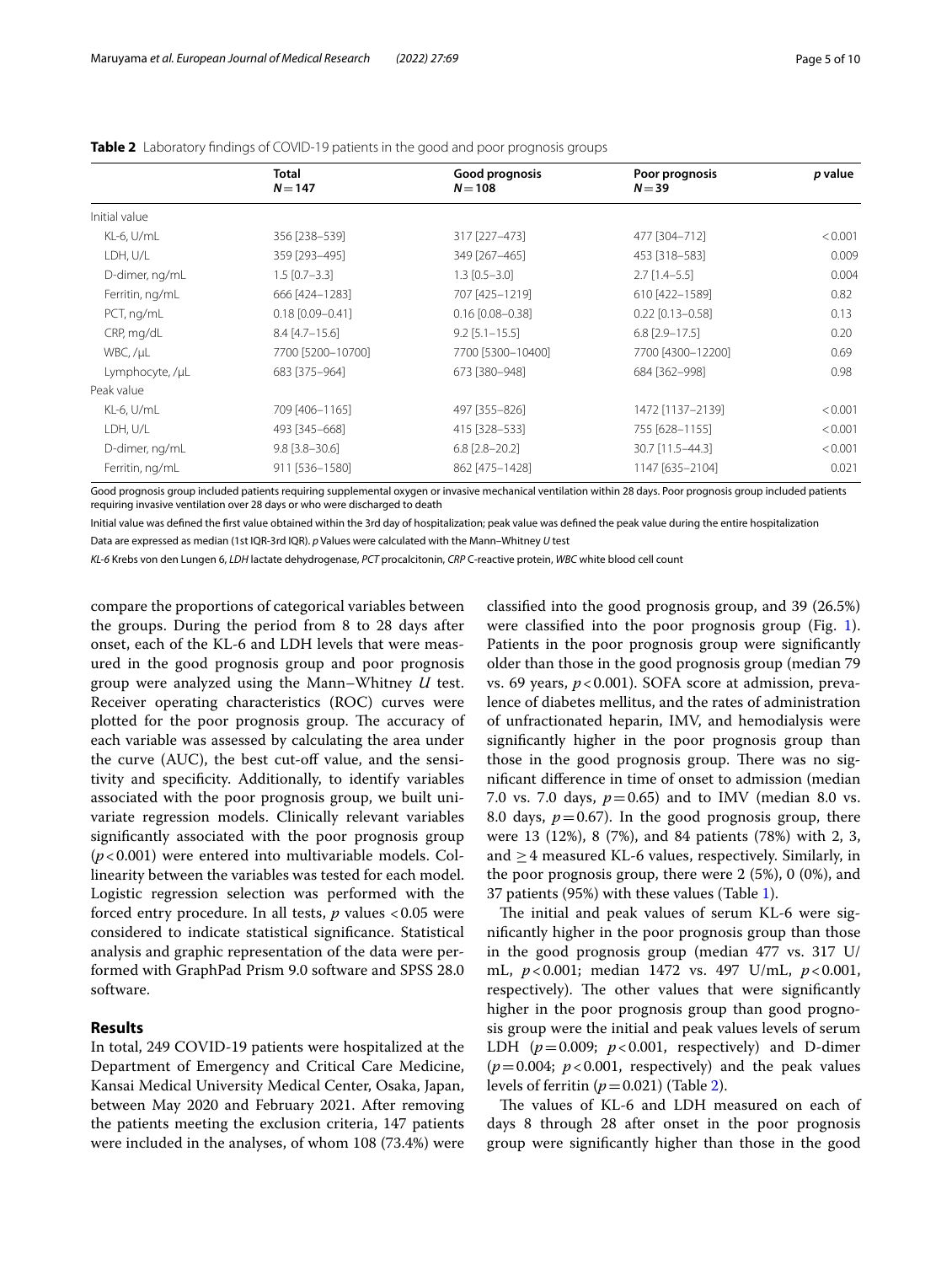

<span id="page-5-0"></span>prognosis group  $(p < 0.01)$ , except for that of LDH on day  $8 (p=0.18)$  (Fig. [2\)](#page-5-0). KL-6 values of the survivors and nonsurvivors in the poor prognosis group are presented in Fig. [3.](#page-6-0)

Area under the ROC curve analysis indicated that the initial value of KL-6 showed good accuracy in discriminating the patients with poor prognosis (AUC 0.69, std. error [SE] 0.048, 95% confdence interval [CI] 0.60–0.79,  $p$ <0.001). The best cut-off value for the KL-6 concentration was 412 U/mL (sensitivity 64.1%, specifcity 70.4%). In the analysis of peak values, KL-6 and LDH showed precise accuracy in discriminating the patients with poor prognosis (AUC 0.89, SE 0.033, 95% CI 0.83–0.96, *p*<0.001 and AUC 0.91, SE 0.024, 95% CI 0.87–0.96,  $p$ <0.001, respectively). The best cut-off values for KL-6 and LDH concentrations were 966 U/mL (sensitivity 81.6%, specifcity 84.3%) and 556 U/mL (sensitivity 86.8%, specifcity 82.4%), respectively (Fig. [4\)](#page-7-0). After adjustment, increasing peak values of KL-6 and LDH were associated with a high risk of poor prognosis, with an adjusted odds ratio of 1.35 for peak value of KL-6, per 100 U/mL increase (95% CI 1.17–1.57, *p*<0.001), and 2.16 for peak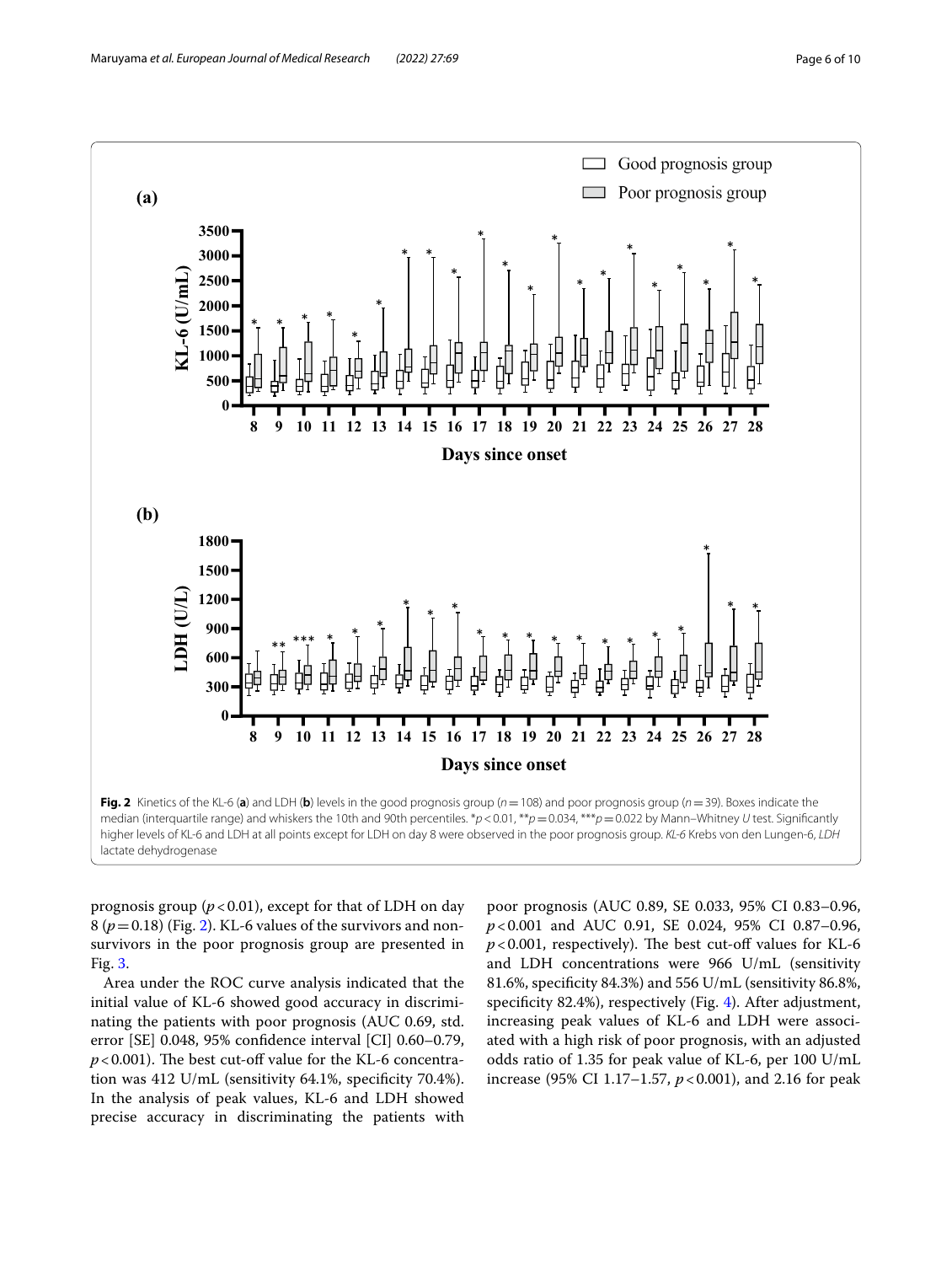

<span id="page-6-0"></span>value of LDH, per 100 U/L increase (95% CI 1.46–3.20, *p*<0.001) (Table [3\)](#page-7-1).

## **Discussion**

This study investigated the relationship between the levels of biomarkers including KL-6 in the early phase and peak serum values during the overall hospitalization and poor prognosis defned as prolonged IMV for over 4 weeks or discharge to death in patients requiring respiratory support due to respiratory failure induced by COVID-19 pneumonitis. Both the initial and peak serum values of KL-6 and LDH were signifcantly higher in the poor prognosis group than those in the good prognosis group. In addition, levels of peak KL-6 higher than 966 U/ mL and peak LDH higher than 556 U/L were shown to be precise prognostic factors for predicting prolonged IMV and discharge to death.

Two patients in the good prognosis group had peak KL-6 and LDH values of 808 U/mL and 488 U/L and 1172 U/mL and 549 U/L, respectively. These patients were very old and died due to exacerbation of underlying diseases during hospitalization. The seven patients in

the poor prognosis group who survived tended to have comparatively lower KL-6 levels in the group from the 8th to 28th day after onset. Although statistical analysis was not possible due to the small sample size, the higher KL-6 levels in the patients in the poor prognosis group appeared to be related to their death.

A previous study showed that the value of serum KL-6 at the time of enrollment was a precise predicter associated with death using a cut-off value for KL-6 of  $>1000$  U/mL (AUC 0.85) [[15\]](#page-9-9). Our study found a cutoff value of KL-6 in the initial phase (i.e., the initial measurement within the frst 3 days of hospitalization) that was lower (412 U/mL), but the accuracy was not so high (AUC 0.69) compared with that of the previous report. It might be difficult to determine an initial value of KL-6 in a consistent phase for each patient because hospitalization and enrollment in our study difered from those of other previous studies as the period from the onset of COVID-19 varied.

A previous retrospective longitudinal study reported a delayed peak day in severely ill patients compared to nonsevere patients  $(21.8 \pm 6.0 \text{ vs. } 15.3 \pm 7.0 \text{ days}, p = 0.015)$ , indicating that it is likely that the peak value of KL-6 will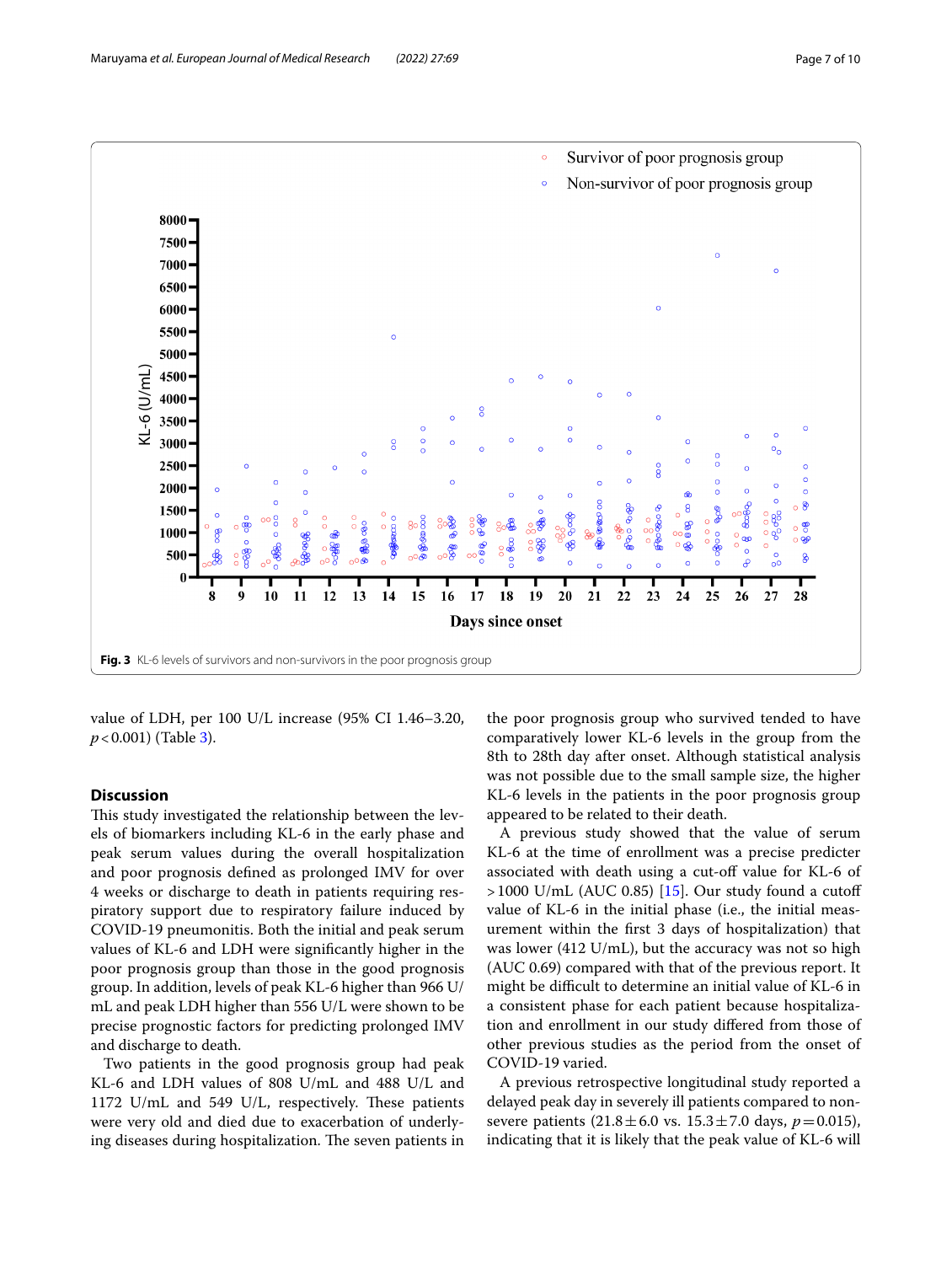

<span id="page-7-0"></span>values, the optimal cut-of values of KL-6 (**a**), LDH (**b**), and D-dimer (**c**) were 412 U/mL (sensitivity 64.1%, specifcity 70.4%), 408 U/L (55.3%, 65.7%), and 1.85 ng/mL (64.1%, 66.7%), respectively. Among the peak values, the optimal cut-of values of KL-6 (**d**), LDH (**e**), D-dimer (**f**), and ferritin (**g**) were 966 U/mL (81.6%, 84.3%), 556 U/L (86.8%, 82.4%), 16.2 ng/mL (71.1%, 72.2%), and 1152 U/L (50.0%, 65.4%), respectively. *KL-6* Krebs von den Lungen-6, *LDH* lactate dehydrogenase, *AUC* area under the curve, *IMV* invasive mechanical ventilation

<span id="page-7-1"></span>**Table 3** Analysis of predictors in the poor prognosis group using multivariable logistic regression

|                                                          | Odds ratio (95% CI) | <i>p</i> value |
|----------------------------------------------------------|---------------------|----------------|
| Age (years)                                              | $1.14$ [1.05-1.23]  | 0.002          |
| Peak value of D-dimer, per ng/mL<br>increase             | 1.00 [0.99-1.01]    | 0.783          |
| Peak value of KL-6, per 100 U/mL<br>increase             | $1.35$ [1.17-1.57]  | < 0.001        |
| Peak value of LDH, per 100 U/L increase 2.16 [1.46-3.20] |                     | < 0.001        |

*CI* confdence interval, *KL-6* Krebs von den Lungen 6, *LDH* lactate dehydrogenase

be missed if only early-phase values are evaluated [\[16](#page-9-7)]. Our study assessed the change in KL-6 values from onset to 28 days, with the timing of the peak KL-6 value occurring in the fourth week within the survey period. After the ffth week, some patients were transferred to other hospitals or had died; therefore, we presented changes in the serial values only within the frst 4 weeks after onset.

The elevation of KL-6 in the severely ill patients was correlated with the activation of immunity. Generally, steroids are administered to treat the "cytokine storm" caused by COVID-19, and lung injury due to an excessive immune response as indicated by the peak value of KL-6 might inform clinicians of the necessity to change the therapeutic strategy such as by administering additional immunosuppressants.

The high-molecular-weight glycoprotein KL-6 is predominantly found on alveolar type II cells in the normal lung [[6,](#page-9-1) [11](#page-9-10), [18\]](#page-9-11). Lung compartment KL-6 is produced and released by proliferating alveolar type II cells following injury to alveolar type I cells. Because an increase in spillover toward the systemic circulation is caused by leakage resulting from the damaged integrity of the alveolo-capillary membrane, the KL-6 level must reflect the severity of alveolar epithelial injury [[9,](#page-9-3) [19–](#page-9-12) [22\]](#page-9-13)**.** Serum KL-6 levels correlate with indices of alveolar capillary permeability, and serum KL-6 is elevated in various respiratory diseases including interstitial lung disease and ARDS, regardless of the etiology [[6,](#page-9-1) [7,](#page-9-2) [9,](#page-9-3) [11](#page-9-10), [18\]](#page-9-11). KL-6 promotes chemotaxis of human fbroblasts and was found to accelerate the proliferation of lung fbroblasts and inhibit the apoptosis of all human lung fbroblasts examined [\[23,](#page-9-14) [24\]](#page-9-15). Inappropriate ventilator settings for ARDS cause ventilator-induced lung injury and raise serum KL-6 as a result of alveolar epithelial damage. Thus, if serum KL-6 remains elevated over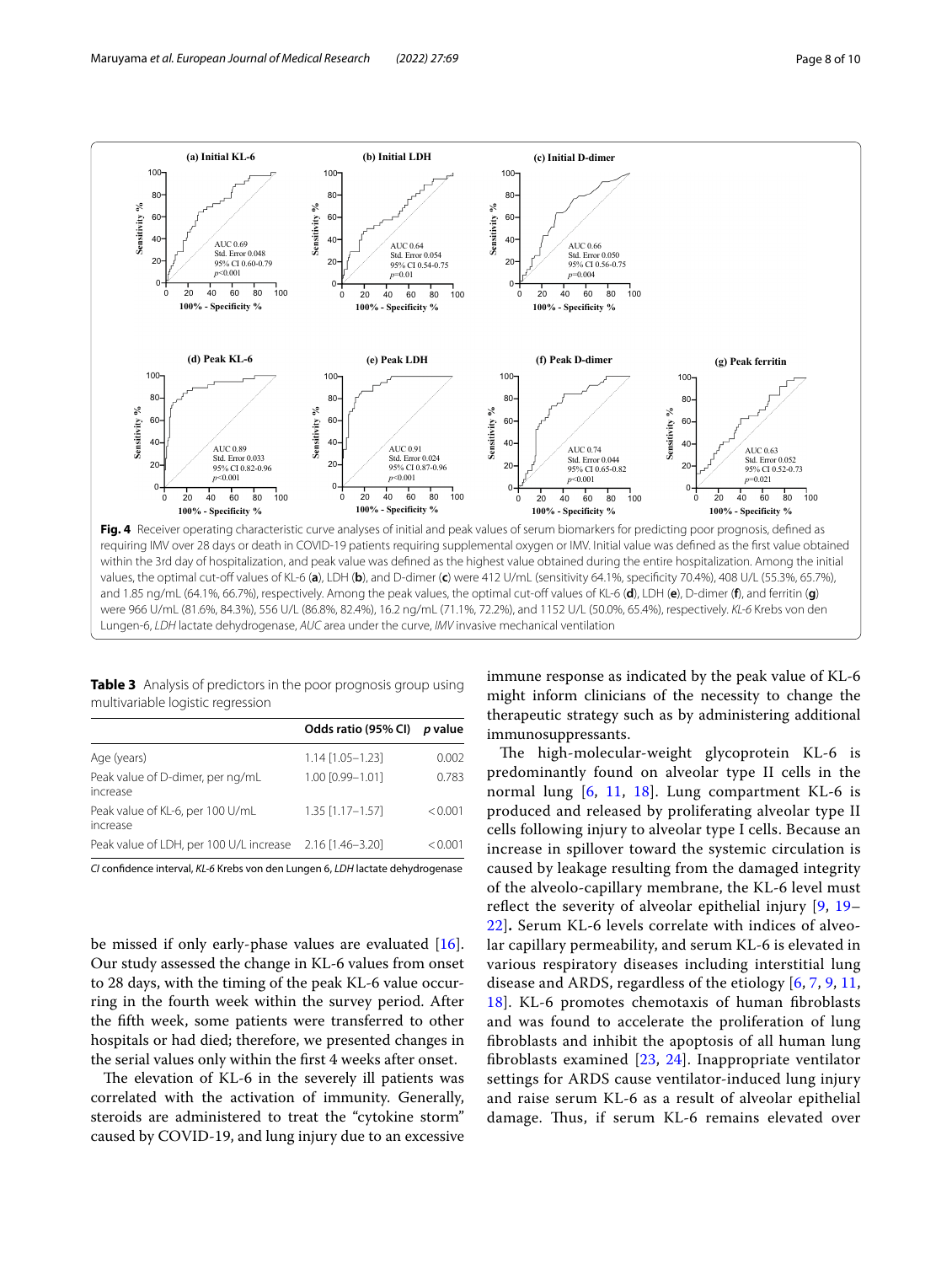time, the patient's breathing pattern and ventilator settings should be confrmed to be appropriate for the rest lung strategy used  $[25]$  $[25]$ . It stands to reason that efforts to limit the rise of peak KL-6 might help to suppress lung injury. Because elevated serum KL-6 indicates a prognosis that refects injury to the alveolar epithelium and the development of pulmonary fbrotic sequelae [[14](#page-9-17)], changes in the KL-6 value should be monitored throughout the treatment period.

In addition to peak KL-6, our study found the peak level of serum LDH to also be a precise prognostic marker. Multiple organs other than the lungs are frequently afected in severely ill COVID-19 patients. Therefore, an elevated LDH level reflecting non-specifc tissue injury (e.g., hemolysis, liver injury, myocardial infarction, lung injury, or rhabdomyolysis) might be an important biomarker in addition to KL-6.

Compared to the fndings of several previous reports, the initial value of serum KL-6 in the present study was not a useful biomarker for predicting poor prognosis in COVID-19 patients. Serial measurement of serum KL-6 might inform clinicians of treatment refractoriness and poor prognosis. If serum KL-6 remains elevated over time, the treatment strategy might need to be changed such as by administering immunomodulators and adjusting respiratory settings to prevent ventilator-induced lung injury.

This study has several limitations. First, it was a retrospective observational study, and 43 patients were excluded due to missing data and not meeting the inclusion criteria. Second, the number of patients might not be sufficient to perform a valid statistical analysis, even though the number of samples was larger than those of the previous reports [\[13–](#page-9-6)[16\]](#page-9-7). Further research with an increased sample size should be performed in the future. Third, some of the patients were transferred to secondary hospitals after their general condition had stabilized, and it was thus not possible to evaluate the entire period of COVID-19 therapy, especially in the patients with a milder form of COVID-19. The peak values reported in this study might not be the true values occurring throughout the entire COVID-19 disease period because some of the patients were transferred to other hospitals after their general condition had stabilized. Fourth, the initial values should be correlated with disease onset, and therefore, the initial values defined in this study may not necessarily be the true initial values. Fifth, kinetic comparisons of the KL-6 and LDH values in the two group were not evaluated daily.

# **Conclusion**

To our knowledge, the present study was the frst to focus on the peak value of KL-6 during the entire hospitalization of patients with COVID-19. The peak values of KL-6 and LDH during hospitalization might be more useful than the initial and peak value of other biomarkers to predict poor outcome defned as prolonged use of IMV and discharge to death.

#### **Abbreviations**

ARDS: Acute respiratory distress syndrome; AUC: Area under the curve; CI: Confdence interval; COVID-19: Coronavirus disease 2019; IMV: Invasive mechanical ventilation; KL-6: Krebs von den Lungen 6; LDH: Lactate dehydrogenase; ROC: Receiver operating characteristics; SARS-CoV-2: Severe acute respiratory syndrome coronavirus 2.

#### **Acknowledgements**

The authors would like to thank Rise Japan LCC for carefully proofreading the manuscript.

#### **Author contributions**

SM participated in the study design and in data collection and interpretation, and drafted the manuscript. YN conceived the study and its design and helped to draft the manuscript. HN, KT, SK, HI, DW, TY, FS, and KY participated in study design and data collection. YK had a major impact on the interpretation of data and critical appraisal of the manuscript. All authors read and approved the fnal manuscript.

#### **Funding**

None.

#### **Availability of data and materials**

The datasets analyzed during the current study are available from the corresponding author on reasonable request.

#### **Declarations**

#### **Ethics approval and consent to participate**

The study was approved on June 5, 2021, by Kansai Medical University Medical Center—Institutional Review Board (Study Number: 2021007), and informed consent was obtained from all study participants.

#### **Consent for publication**

Not applicable.

#### **Competing interests**

The authors declare that they have no competing interests.

#### **Author details**

<sup>1</sup> Department of Emergency and Critical Care Medicine, Kansai Medical University Medical Center, 10-15 Fumizono-cho, Moriguchi, Osaka 570-8507, Japan. <sup>2</sup> Department of Emergency and Critical Care Medicine, Kansai Medical University Hospital, 2-3-1 Shinmachi, Hirakata, Osaka 573-1191, Japan.

#### Received: 23 July 2021 Accepted: 22 April 2022 Published online: 19 May 2022

#### **References**

- <span id="page-8-0"></span>1. Lu H, Stratton CW, Tang YW. Outbreak of pneumonia of unknown etiology in Wuhan, China: the mystery and the miracle. J Med Virol. 2020;92(4):401–2.
- 2. Wang C, Horby PW, Hayden FG, Gao GF. A novel coronavirus outbreak of global health concern. Lancet. 2020;395:470–3.